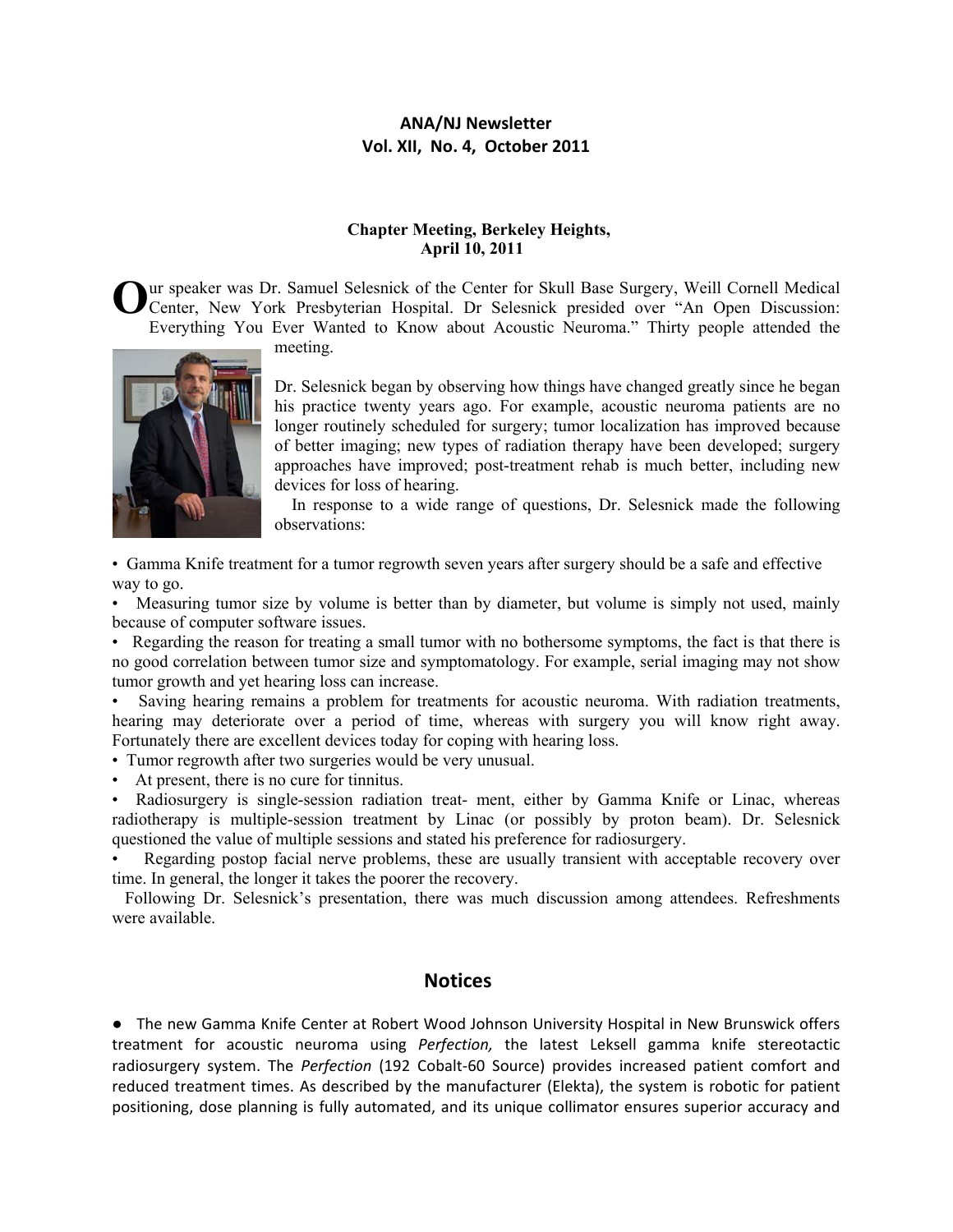reduced residual dose to unintended areas. For more information, go to www.rwjuh.edu/gamma‐knife and www.elekta.com. See Gamma Knife article, below.



Gamma Knife Perfection

● At the June 2011 ANA Symposium in Cincinnati, Dr. Richard Wiet (University of Chicago Ear Institute) reported that the origin of tinnitus is still unclear and that there is still no definite cure. However, a significant "breakthrough" emphasized by Dr Wiet is the research finding that tinnitus is "the result of a neurological change in the auditory system and adjacent parts of the brain." New‐type brain imaging studies fusing functional MRI with SPECT (single proton emission tomography) have shown that several areas of the brain are involved, not just the auditory cortex. In other words, things are getting more challenging, and promising, as researchers find parts of the brain previously not known to be involved in tinnitus generation. Better understanding of this complexity should facilitate the development of drug therapies. Meantime, Dr Wiet's advice for tinnitus sufferers is to "hold on." New treatments will be coming along.

● You are invited to check out ANA/NJ on **"Facebook."** Just look for the ANA/NJ group at www.facebook.com. You can post a comment, ask a question, exchange information, connect with ANA friends. Take a look!

# **Introducing New Ideas in Medicine: Stereotactic Radiosurgery**

 The Gamma Knife *Perfection* is the newest version of the stereotactic radiosurgery machine conceived of by Dr. Lars Leksell for noninvasive treatment of brain tumors and brain disorders. Leksell (1907‐86), a



noted neurosurgeon at the Karolinska Institute in Stockholm, Sweden, presented the defining scientific paper on "The Stereotaxic Method and Radiosurgery of the Brain" sixty years ago in 1951. He defined stereotactic radiosurgery as "the destruction of intracranial targets without opening the skull using single high doses of ionizing radiation in stereotactically directed narrow beams." One of his close associates at the time, Dr. Ladislau Steiner, has recorded how Leksell deliberately used the term radiosurgery to stress that the procedure had little to do with the conventional x‐ray therapy of the day with its approximate fields of radiation and

multiple‐session low dose procedure. The new idea was for precise target localization and single‐session treatment employing a high radiation dose. Steiner was correct to observe in his 1985 report on "Radiosurgery in Cerebral Arteriovenous Malformations" that Leksell owed much to previous decades of research on conventional x‐ray therapy. Still, Leksell is rightfully called "the father of radiosurgery."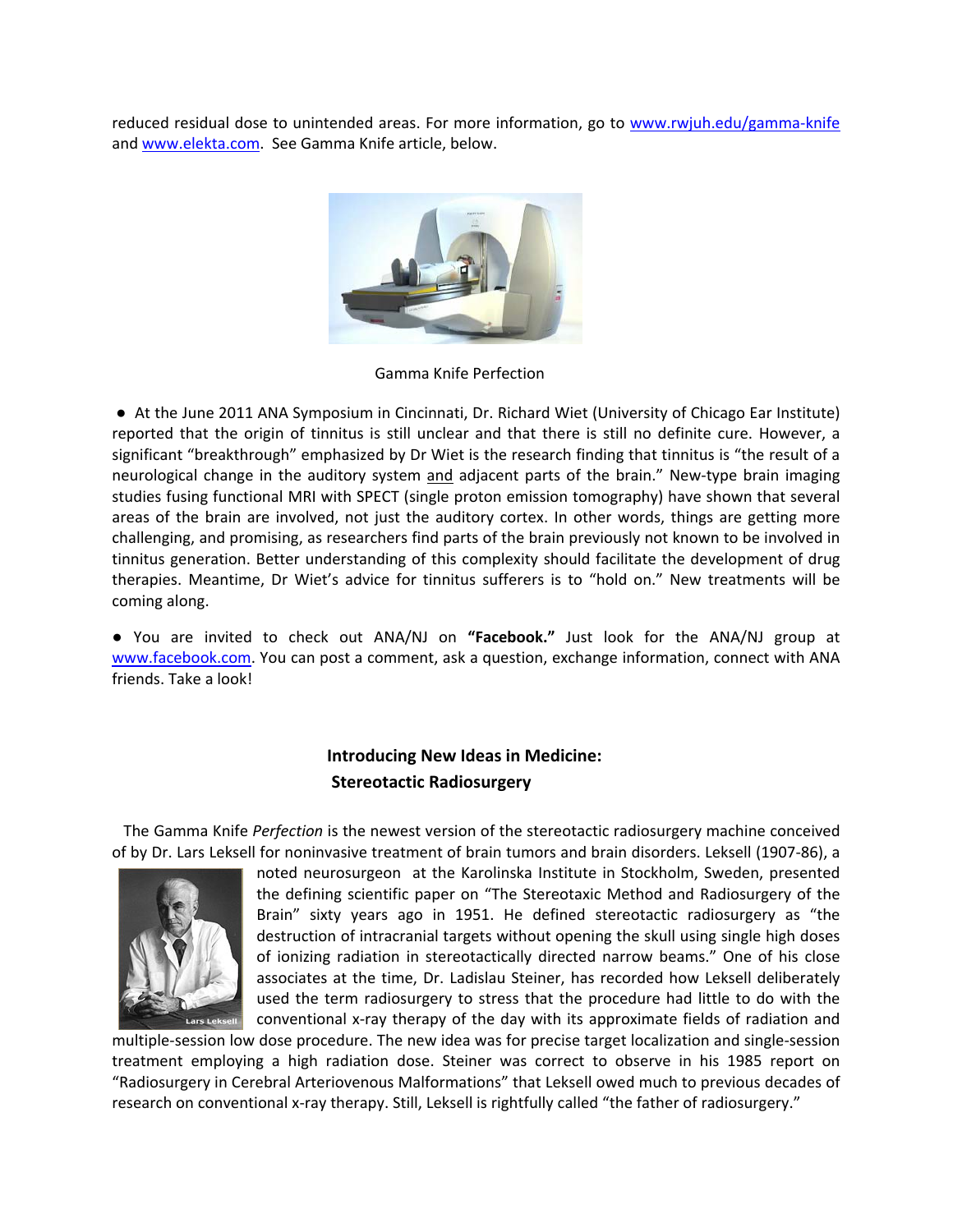Having formulated the idea of radiosurgery, the next, critical step for Leksell was to design a practical tool for its clinical application. Earlier in 1949 he had invented the Leksell Stereotactic System for use with open brain surgery. He collaborated now with radiobiologist Dr.Börge Larsson of the Gustav Werner Institute (Uppsala) to adapt this system and its basic principles for closed intracranial radiosurgical procedures. The two researchers experimented initially with proton beam and linear accelerator, but selected finally Cobalt‐60 as their radiation source (gamma rays). Leksell was the driving force of the team. He pushed forward confidently, and stubbornly, with "considerable private funding," and in spite of opposition from the neurological establishment, until a prototype gamma unit (179 Cobalt‐60 Source) was finally in place at the Karolinska Institute in 1968. This critical invention, we note, from idea to clinical tool, took approximately 17 years, 1951‐68.

 This was the first "Gamma Knife," so‐named to highlight the precise 'scalpel‐like' radiation dose the gamma unit would deliver. The new tool was designed for functional brain disorders such as Parkinson's disease, severe pain and epilepsy, although it was actually used in 1969 to treat a patient with acoustic neuroma. In fact, attention soon turned to radiosurgical treatment of brain tumors such as acoustic neuromas and vascular malformations such as AVMS. For this purpose a second, redesigned gamma unit was built in 1975; the older unit was donated in 1981 to the University of California at Los Angeles for research. The new model Gamma Knife (201 Cobalt‐60 Source) began to be used extensively at the Karolinska Institute, and gamma units three and four of this same model went into operation by the early 1980s in Sheffield, England, and at the Centro de Neurocirurgia in Buenos Aires, Argentina. And Gamma Knife No.5 (the fifth in the world) would go to the Presbyterian‐University Hospital, University of Pittsburgh Medical Center, Pittsburgh, PA, where it became operational on August 14, 1987.

Bringing Gamma Knife technology to the U.S. was the achievement of Dr. L. Dade Lunsford, who is



currently the Lars Leksell Professor of Neurological Surgery and Director of the Center for Image‐Guided Neurosurgery at Pittsburgh. Dr. Lunsford did his residency in neurological surgery at Pittsburgh, 1975‐80, and became a member of Dr. Peter Jannetta's Department of Neurological Surgery in 1980. He flourished in the "environment of creativity" fostered by Jannetta, and was awarded the AANS Van Wagenen Fellowship for 1980‐81 for study in stereotactic radiosurgery with Professors Leksell and Erik‐Olof Backlund at the Karolinska Institute. As he described later in his report on the first U.S. Gamma Knife (*Neurosurgery,*Vol. 24, 1989), "the

strategy to import a gamma unit began in 1982." It was a daunting affair, a six‐year effort of sometimes frustrating negotiations with local institutional committees and state and federal bureaucratic agencies. "The regulatory agency review process for this new technology was formidable. The multi‐stage review by the NRC [Nuclear Regulatory Commission] took almost 3½ years."

 The arrival of Gamma Knife at Pittsburgh did not signify that the new technology had now "caught on" and was immediately accepted in the U.S. as an approved option for treating acoustic neuroma. Lunsford's achievement was visionary rather than in response to an urgent demand. Even abroad, 19 years after the first gamma unit was installed at the Karolinska, only about 200 acoustic neuroma patients had been treated by radiosurgery, while in the U.S. radiosurgery was still largely unknown even among neurosurgeons. Dr. Steiner observed that "for the overwhelming number of neurosurgeons, radiosurgery [was] still a fairly exotic topic." Acoustic neuroma patients in the U.S. during the 1980s were routinely scheduled for microsurgical removal of their tumors. The prevailing medical establishment view was pronounced most succinctly at the NIH Consensus Development Conference on Acoustic Neuroma in 1991: "Radiation therapy is a treatment option limited in current practice primarily to patients unable or unwilling to undergo otherwise indicated surgery." The Conference asked for more data and long-term studies to assess fully the efficacy of radiation treatment for acoustic neuroma.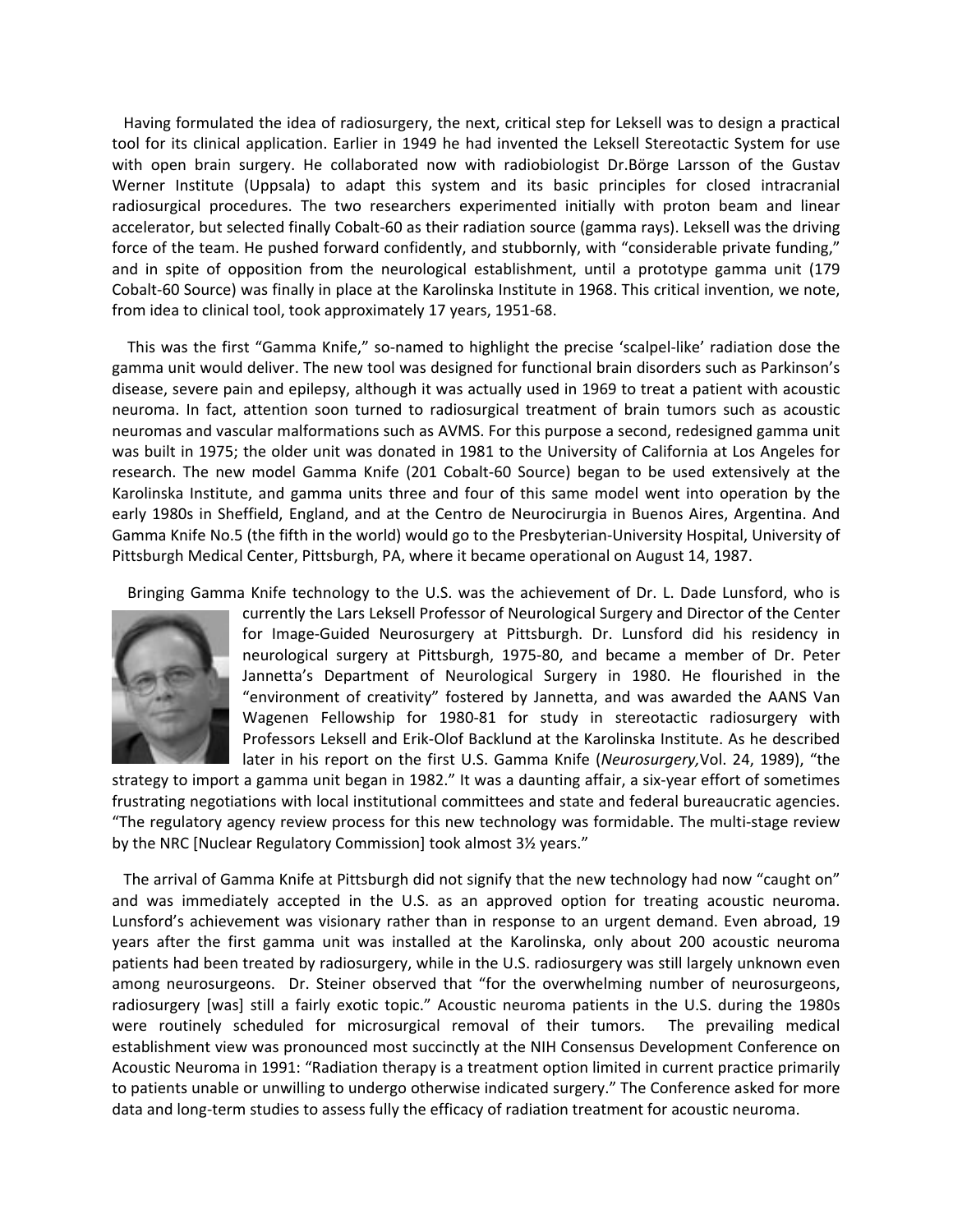Lunsford was the key speaker for radiosurgery at the NIH conference, and it's noteworthy that the conference findings reflected views he had already expressed in his 1990 report on "Radiosurgery for Acoustic Neuroma: Early Experience" (*Neurosurgery*, vol 26, 1990). That report stated: (1) that it was unlikely that radiosurgery using the gamma knife would supplant microsurgical removal as the best treatment for acoustic neuroma; (2) that it was an alternative treatment for patients who were elderly or medically infirm or who refused surgical intervention; (3) that "critical minimal and maximally effective radiosurgical doses have not been precisely defined"; (3) that outcome issues with facial weakness and trigeminal nerve damage needed to be addressed; and (4) that long-term studies were needed for data on hearing loss and tumor regrowths. All of which will remind us that gamma knife radiosurgery did not arrive in the U.S. in 1987 complete with all the accumulated 20‐year experience, knowledge, research-based advances and technological refinements associated today with the 2007 gamma knife unit called *Perfection*. It's difficult actually to read about the first years of Gamma Knife in the U.S. without realizing how very experimental radiosurgery still was at the time. Lunsford was a pioneer in the field of radiosurgery. This was why he was honored in 2007 by the Congress of Neurological Surgeons.

 Lunsford led the way for the establishment of Gamma Knife centers in the U.S. Pittsburgh was first in 1987; Virginia, Chicago, Dallas and Atlanta came next in 1989. Today there are about 110 centers in the U.S. and over 300 worldwide. But Lunsford's larger achievement has been to establish and maintain Pittsburgh as a model "Center of Excellence" for gamma knife radiosurgery in terms of high professional standards, clinical research, resident training and public education. In no small way, what has advanced the success and status of radiosurgery (and radiotherapy) over the years has been Lunsford's steady "commitment to rigid outcomes evaluations, publication (in books and 431 articles) and presentation of results (at national and international meetings) and education." Pittsburgh is justified in the claim that "The modern era of acoustic tumor radiosurgery was ushered in under Dr. L.Dade Lunsford." (See "Future Perspectives in Acoustic Neuroma Management," December 19, 2007, at www.acousticneuromaneurosurgery.pitt.edu)

## **Some Thoughts about "Medical Tourism" and Acoustic Neuroma**

 Medical Tourism, according to the Medical Tourism Association, an international organization for promoting healthcare to patients in a global environment, "is where people who live in one country travel to another country to receive medical, dental and surgical care while at the same time receiving equal or greater care than they would in their own country, and are traveling for medical care because of afford‐ability, better access to care or a higher level of quality of care." Notice in this long definition that there is no mention of combining tourist activities with healthcare. It sounds more like Medical Travel than Medical Tourism. One health travel company for hospitals in India, We Care Health Services, in fact cautions its international clients: "The tourism part of the process is viewed as the least important factor and should only be considered once you are fully recovered." (www.Indiahealthtour.com) Josef Woodman, in his 'must read' book on medical travel, *Patients Beyond Borders*: *Everybody's Guide to Affordable, World‐Class Medical Tourism* (2008), warns against the media image of "devil‐may‐care patients jet setting overseas for treatment, then heading to exotic resorts for two‐week romps." Woodman's research showed that for the overwhelming majority of health travelers, "vacation and leisure time [play] second fiddle." He writes: "The single biggest reason Americans travel to other countries for medical treatment is the opportunity to save money." A major caveat by Woodman will already be familiar to AN patients: "Treatment by a medical team with extensive experience is critical to your best chances for a successful outcome. For big surgeries, you should head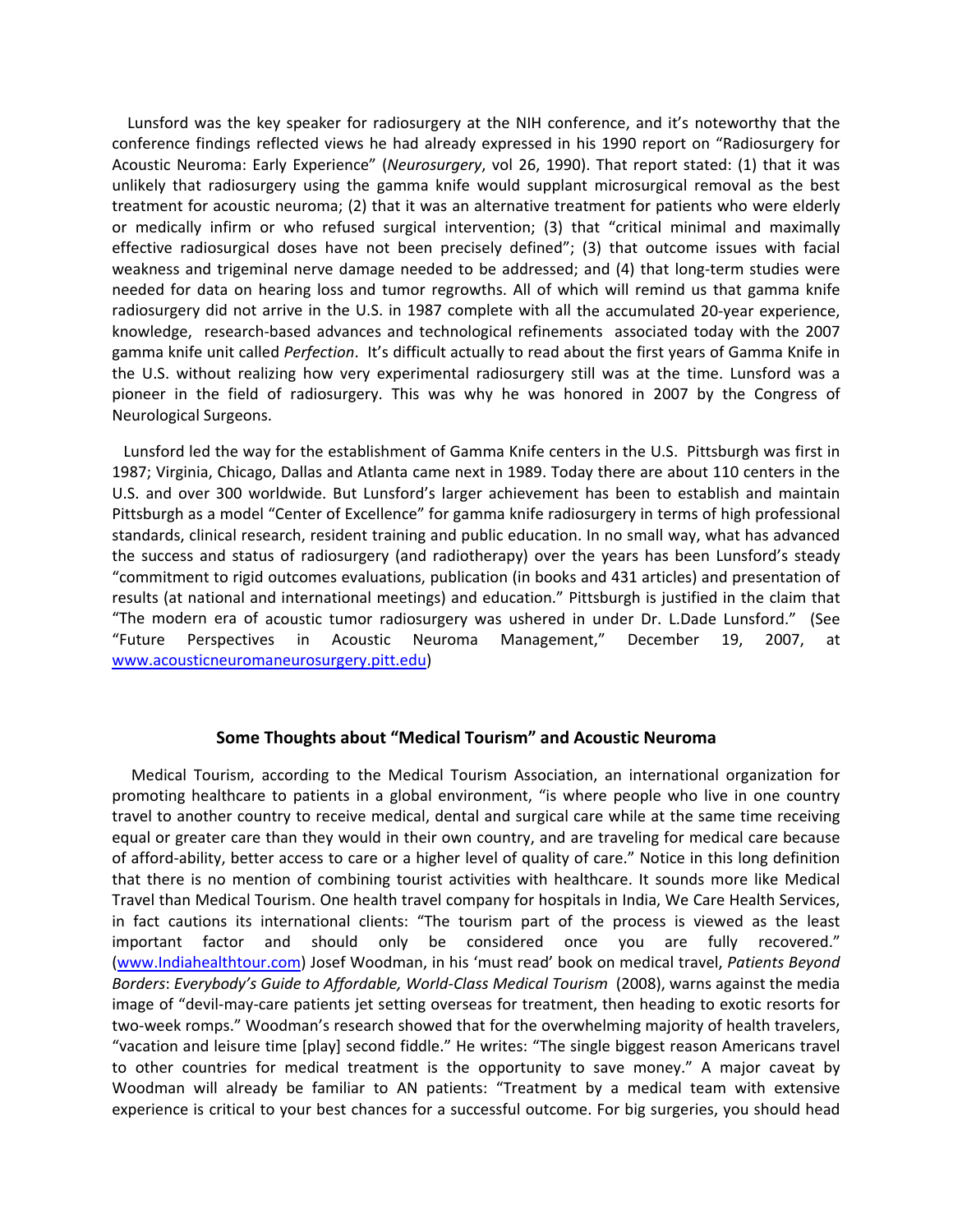to the big hospitals that have performed large numbers of exactly your kind of procedure." He cautions also that any scheduled pre‐treatment vacation‐time can easily be spoiled by constant fretting over an impending medical procedure. And he emphasizes that health travelers also need to make allowance for post-treatment discomforts or complications. In this regard, we thought for example of the nine months of post‐op problems after acoustic neuroma surgery in California that Shari Bookstaff describes in her recent "Voyages" essay for ANA *Notes* (September 2010). Her serious breathing and swallowing difficulties called for two additional surgeries and a long period of specialized rehabilitation. Coping with all this would certainly have been extra hard in a foreign country away from family and friends. Shari writes that even in her rehab facility in Marin County, CA, "I was really cut off from all the people in my life."

We learned of a special case of medical travel for acoustic neuroma that clearly involved no vacationtime incentives. This is the case reported on by Shiva in her series of emails for the ANA Discussion Forum (April‐May 2008). While on a visit in Maryland, Shiva's beloved Indian mother (age 65) was diagnosed with a 2.2 cm acoustic neuroma and was advised by a doctor that she should have Translab surgery. Gamma Knife radiosurgery as a second option was discounted on grounds that a failed radiation treatment would make any subsequent surgery more difficult. Shiva asked the ANA Forum for help. Forum participants recommended getting a second opinion, and Shiva was encouraged also to check the internet for sites such as www. IndianConsultancy.com for treatment centers in India that would charge less than the \$100,000 quoted as about average for surgery in the USA. Cost was a big factor in this case since there was no medical insurance. Shiva used her computer and found the JCIaccredited Apollo Hospital in Chennai (formerly Madras) which quoted \$3,700 for Gamma Knife treatment, to include all lab tests, imaging, fees for neuro-radiologists, neurosurgeon, physicist, nursing, medicines, two‐day hospital stay with attendant. Shiva remained uncertain about Gamma Knife, but she decided definitely on India for her mother's treatment. Besides lower cost, there would be family and friends in India to help care for her mother. On May 29, 2008, mother and daughter flew to Chennai, had a frightening emergency landing at the airport, and met with doctors at the hospital who were found to be still debating treatment options. But finally a decision was made: it would be Gamma Knife, June 4. Some twenty months later, Shiva wrote to update her friends at the ANA Discussion Forum ‐‐ her mother's treatment was successful and doctors say that she "is doing absolutely fantastic."

 Woodman's guide devotes six pages to the Apollo Hospital in Chennai, "one of India's most important medical centers, . . . best-known for its orthopedic and cardiology super-specialties." A total hip replacement is listed at \$7,850; a coronary artery bypass graft at \$7,300. Acoustic neuroma, as might be expected, is not included on this list of "Typical Treatments & Costs," and for that matter, there is no mention of acoustic neuroma anywhere in Woodman's guide or on any of the health travel websites we consulted. Shiva used the computer to contact the Apollo Hospital directly to inquire about AN treatment, doctors and costs. For most health travelers, Woodman recommends using a health travel agent -- also called a medical travel facilitator. He writes: "Once you've settled on your health travel destination, it pays to seek out the services of that locale's best health travel agent. Agents usually pay for themselves and are well worth the relatively modest additional fees they typically charge." The biggest company for health travel in India is The Taj Medical Group, with offices in NYCity and extensive physician contacts in India. Woodman's book also lists PlanetHospital, a US‐based company in southern California (www.planethospital.com). For acoustic neuroma, this company currently offers assistance with treatments available in Singapore and S.Korea. Rudy Rupack, the president of PlanetHospital, wrote in response to our inquiry: "The Singapore offices treat [acoustic neuroma] surgically for the cost of approximately \$38,000‐\$56,000 depending on the size of the tumor, whereas the S.Korean doctors use proton beam therapy to radiate and destroy the tumor at a cost of \$54,000 including travel (air and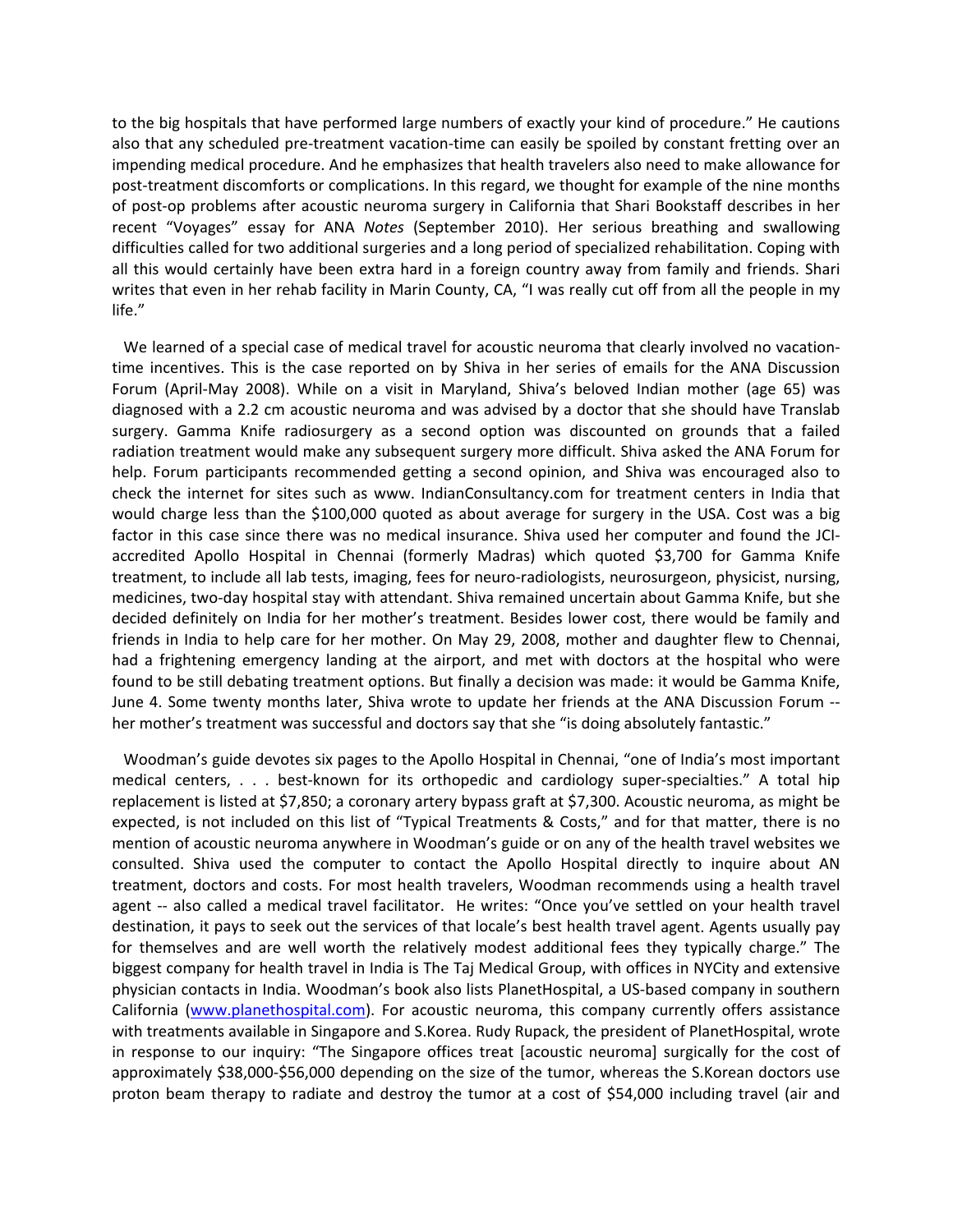accommodation) from US or Canada for two persons. Some insurance plans (and self‐funded plans) are willing to pay for the treatment as well." Costs for medical procedures in other nations have been running 20 to 50 percent less than those in the USA. Besides Singapore, S.Korea and India, popular destinations have been Thailand, Mexico and Costa Rica. Medical travel by Americans has been mainly for cardiovascular, cosmetic, dental or orthopedic care. We know of no New Jersey acoustic neuroma patients who have opted to travel outside the USA for treatment. New Jerseyans do make the long trip to California for treatment. Our Registry lists 12 patients who had their surgery at the House Ear Clinic in Los Angeles, 2000-2009. In these cases, high quality of care rather than low cost appears to have been the main motivating factor. Of course, strictly speaking, NJ to CA would have to be classified as domestic travel rather than medical travel/or medical tourism.

 A report by Philip Moeller posted for the blog *USnews.com* (Feb. 12, 2010) discusses "Growing Reasons to Consider Medical Tourism." Moeller explains that the new industry has now matured to the extent that medical travel is more accepted and much easier to arrange. Health travel companies have built up their networks of reputable hospitals and physicians. Leading medical schools such as Johns Hopkins and Harvard have established international healthcare referral systems. The major US‐provider of foreign hospital certification, the Joint Commission International (JCI), now lists over 200 certified facilities in more than 30 countries. And international conferences, exhibitions and other information exchanges have proliferated. For an appreciation of the globalization of healthcare that is taking place, one needs only to look at websites such as www.MedicalTravelToday.com.

 Moeller notes that economic recession in the US caused the number of people traveling overseas for healthcare to decline from 750,000 in 2007 to 540,000 in 2008. The forecast is for a rebound to 1.3 million in 2011, although the consequences of the recent healthcare reform in the US are still unclear. Some anticipate that greater medical insurance coverage for Americans will mean less travel abroad for care. On the other hand, the additional burden the reform package will place on the healthcare system in the US may act to increase waiting times and limit services for patients to the extent that medical travel will increase. US insurance companies may begin to expand medical travel options for American patients. (For the debate, see www.Asiatimes.com)



Fall 2011 Meeting

# *"A Time to Share"*

 *An Open Meeting for Patients, Family & Friends*

 **October 23, 2011, 1‐4 PM**